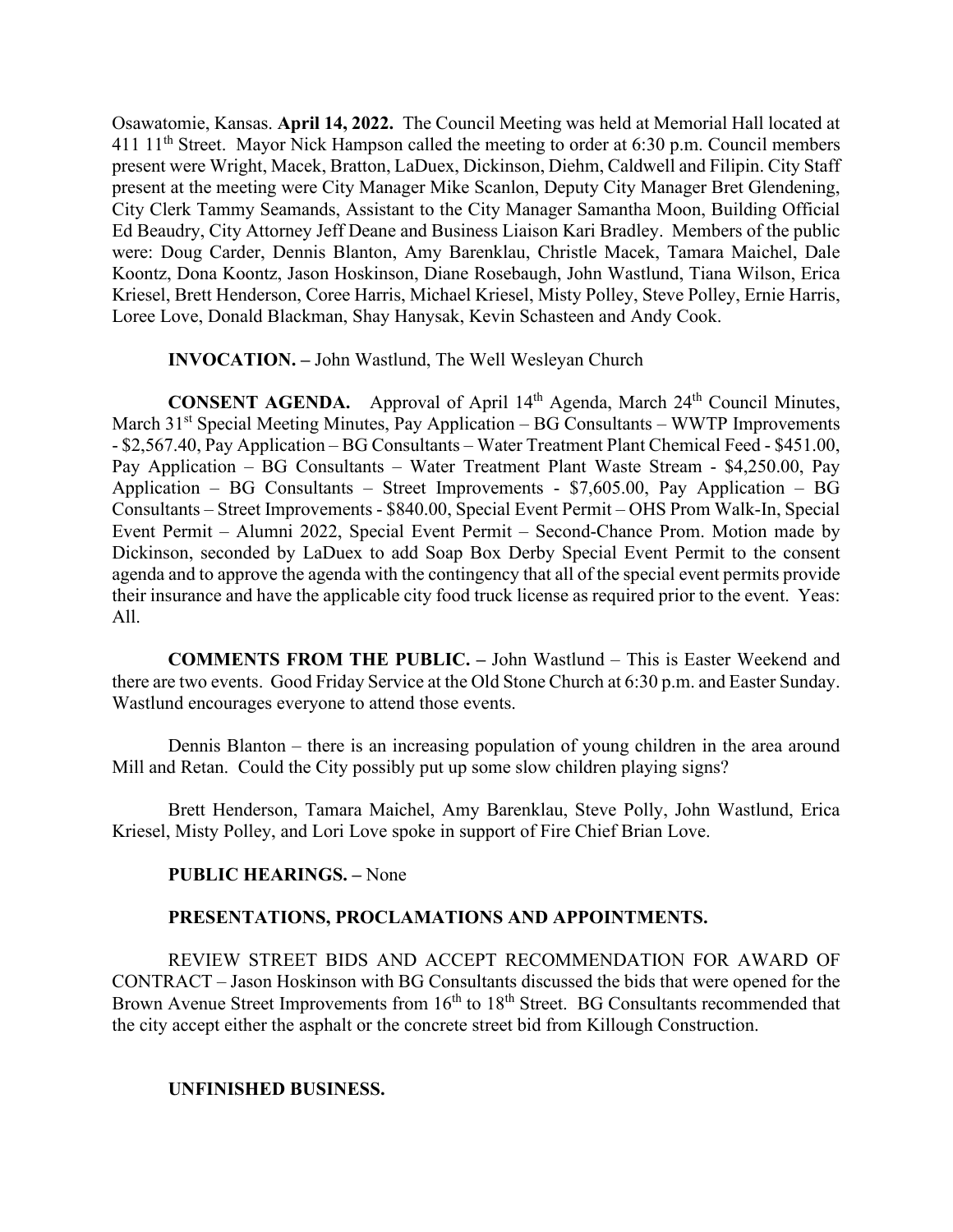RESOLUTION 992 – AWARD BROWN AVE. STREET PROJECT TO KILLOUGH CONSTRUCTION – **Motion** made by Macek, seconded by Caldwell to approve Resolution 992 – Accepting the recommendation of BG Consultants for the award of the contract for Brown Avenue from  $16<sup>th</sup>$  to  $18<sup>th</sup>$  Street in the amount of \$730,396.35 for asphalt. Yeas: All.

#### **NEW BUSINESS.**

RESOLUTION 990 – RECONSIDERATION OF 2022 LOTL BUDGET ALLOCATION – Andy Cook discussed that with the selection of Sara Evans for the event this year they will need to make some changes from prior years due to the quality of the act including the sound, stage, lighting, power, and additional riders in the contact. With those changes they would like to request an increase in the Lights on the Lake budget to \$114,343. **Motion** made by Dickinson, seconded by Wright to approve Resolution 990 – setting the budget for the 2022 Lights on the Lake Event to \$114,343. Yeas: (7) Wright, Macek, Diehm, Dickinson, LaDuex and Filipin. Nays: (1) Bratton

RESOLUTION 991 – DIRECTING CITY STAFF TO ENTER INTO AN AGREEMENT WITH SENTINEL INTRUSION PREVENTION SYSTEMS FOR TWO OF THE SENTINEL OUTPOST SECURITY DEVICES– Bill Justesen discussed the increase of cyberattacks against the city from the internet. This would provide an additional layer of protection to identify and mitigate more sophisticated attacks that are appearing. **Motion** made by Bratton, seconded by Dickinson to approve Resolution 991 – Directing city staff to enter into a contract with sentinel intrusion prevention systems for two of the sentinel outpost security devices, one for the city hall network and one for the police department network with the correction of the date passed. Yeas: All.

RESOLUTION 993 – DECLARING JUNETEENTH A HOLIDAY FOR THE CITY OF OSAWATOMIE– On June 19, 1865, about two months after the Confederate General Robert E. Lee surrendered at Appomattox, Virginia, a Union general arrived in Galveston, Texas to inform enslaved African-Americans of their freedom and that the Civil War had ended putting into effect the Emancipation Proclamation issued more than two and a half years earlier by President Abraham Lincoln. Juneteenth Day is a holiday to celebrate freedom and to commemorate the end of slavery in the United States. Resolution 993 in addition to being a declared holiday for the city it would also be declared paid holiday for City employees **Motion** made by Bratton, seconded by Wright to approve Resolution 993 – Recognizing Juneteenth (June  $19<sup>th</sup>$ ) as a holiday for the City of Osawatomie, Kansas as presented. Yeas: All.

**EXECUTIVE SESSION – Motion** made by Dickinson, seconded by Wright that the City Council recess into closed, executive meeting, for the purposes of discussing personnel matters of nonelected personnel pursuant to the exception in K.S.A. 75-4319(b)(1). The closed meeting will last 20 minutes and will resume here in Memorial Hall at 9:16 p.m. Also attending will be City Manager Mike Scanlon, Deputy City Manager Bret Glendening and City Attorney Jeff Deane. Yeas: All.

The council meeting resumed to open session at 9:16 p.m. with no action taken.